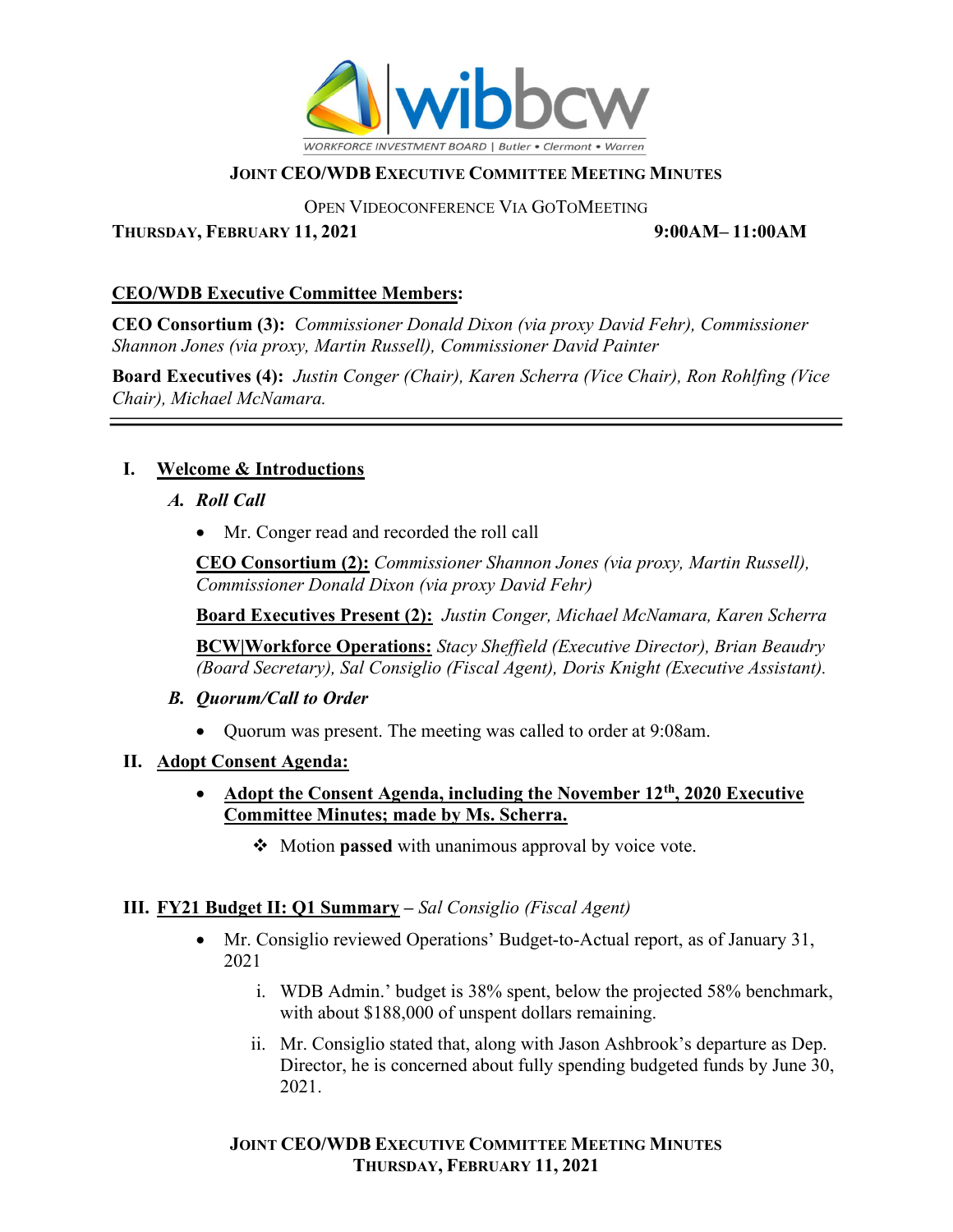

#### OPEN VIDEOCONFERENCE VIA GOTOMEETING

### THURSDAY, FEBRUARY 11, 2021 9:00AM– 11:00AM

- Mr. Consiglio reviewed the status of contracted Career Service funds for Program Year 2019, which must be 100% spent by June 30, 2021, before expiring on Sept. 30, 2021.
	- i. Only 87% of Adult Program funds are committed (obligated) and 71% spent.
		- 1. Mr. Consiglio stated that two of the local area's three counties, Butler and Warren, are 100% obligated. He is working with Clermont County to correct an underreporting error.
	- ii. Only 80% of Dislocated Worker Program funds are obligated, with only  $68\%$  spent.
		- 1. Mr. Consiglio stated that none of the three Counties are meeting the Board's requirement to timely commit (obligate) funds.
		- 2. Mr. Consiglio highlighted that the current expenditure of PY 2019 funds falls short of local area policy, requiring that at least 80% of funds be committed (obligated) by the end of June 2020; that 100% be committed by December 2020; and that 100% be spent by March 31, 2021.
- Mr. Consiglio reviewed the status of Career Service funds for Program Year 2020, which expire in September 2022.
	- i. Butler and Warren Counties have started to report some Adult obligations.
- Mr. Conger sought clarity about how dollars can be reallocated to our area if they go unspent.
	- i. Mr. Consiglio stated that if the funds are not fully spent by their Sept.  $30<sup>th</sup>$ expiration, the State will recapture the funds. Ms. Sheffield added that the State would consider reallocating recaptured funds to a different area, which could impact future allocations by the State.
- Mr. Conger sought clarity about if any leeway will be given on administrative spending due to difficulties brought on by COVID.
	- i. Ms. Sheffield stated there could be flexibility with the state, and that she plans to fully spend the funds.
- Mr. McNamara sought clarity about Clermont County's reporting errors.
	- i. The OMJ One-Stop System Operator, Ms. Amy Miller, stated an update to the Performance Improvement Plan (PIP) will be delivered on February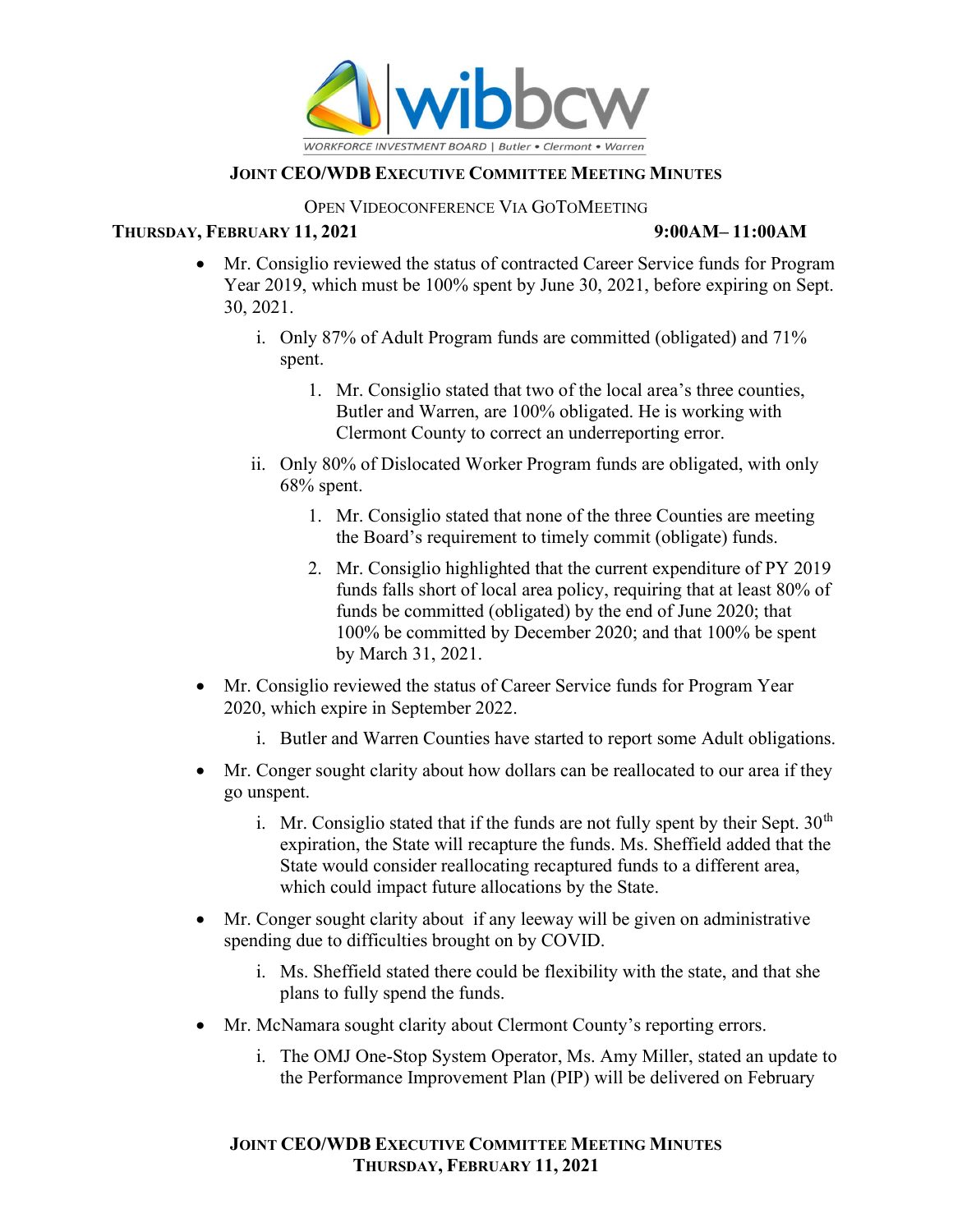

### OPEN VIDEOCONFERENCE VIA GOTOMEETING

### THURSDAY, FEBRUARY 11, 2021 9:00AM- 11:00AM

25, 2021, which will address the necessary changes. She stated the dollars will be obligated and can report that in the next meeting.

# IV. CEO Consortium Action Items:

# A. Appoint WIBBCW Board Member (Business Representative)

- Motion: Appoint Michael Howell, VP of Operations (SATCO, Inc) as a WIBBCW Board Member, representing Business; made by Mr. Russell.
	- o Motion passed with unanimous approval by voice vote from present CEOs.

# B. Appoint WIBBCW Board Member (Higher Education)

- Motion: Approve Karolyn Ellingson, the Workforce Business Development Manager at Sinclair College, as the Higher Education Representative to the WIBBCW; made by Mr. Russell.
- Ms. Sheffield stated that, with Ms. Monica Royal-Fischer taking a new job outside of the WIBBCW area, her position is vacant on the Board. Ms. Royal-Fischer recommended Ms. Karolyn Ellingson from Sinclair Community College as a replacement on the Board. Mr. Russell confirmed this pick, stating he has a great working relationship with Ms. Ellingson, and she would be a natural fit for the Board.
	- o Motion passed with unanimous approval by voice vote from present CEOs.

# C. Update and Revise the Intergovernmental Government Agreement (IGA)

- Motion: Authorize staff to begin updating and revising the Intergovernmental Agreement (IGA) and present red line tracked changes to the Executive Committee for review; made by Mr. Russell.
- Ms. Sheffield stated recent efforts to secure authorizations from the Ohio's Office of Workforce Development (OWD) demonstrated a need for the IGA to be updated and revised to accurately reflect WIOA's final rules and Ohio Workforce Policy.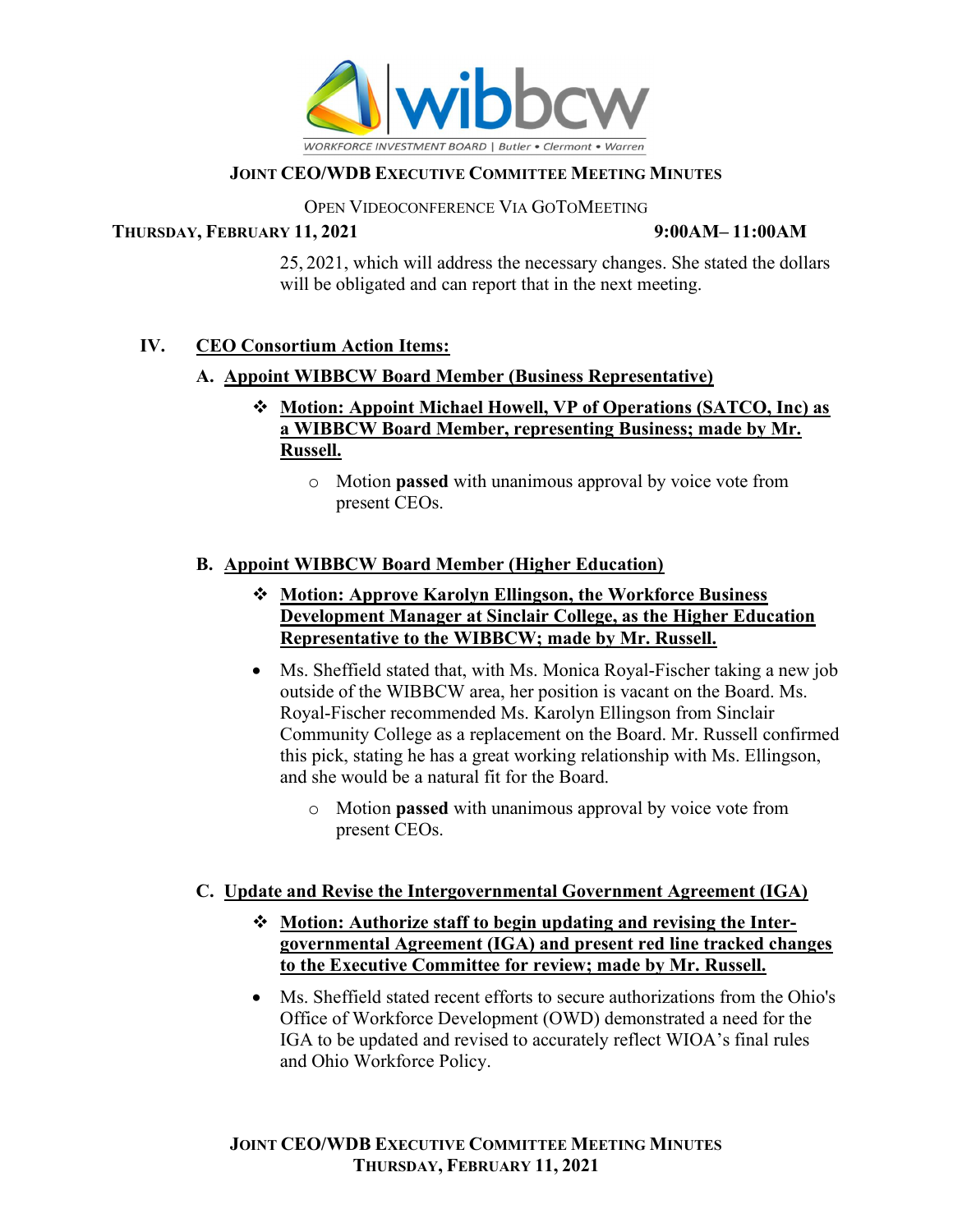

### OPEN VIDEOCONFERENCE VIA GOTOMEETING

## THURSDAY, FEBRUARY 11, 2021 9:00AM- 11:00AM

- Updates and revisions would occur with feedback and guidance of the BCW|Workforce's Exec. Director, Fiscal Agent, WIOA policy consultant, WIOA legal consultant, and WDB Director peers (OWA). A review will be presented to the Board and CEO's for feedback and ultimate approval.
- Mr. Russell sought clarity on items needing the most revisions in the current IGA. He requested a red line version to accurately depict what the IGA was and where revisions occur.
	- As examples, Ms. Sheffield stated that signatory authority is not specified, definitions are antiquated, and that items included in the IGA are not in the Local Governance Agreement (LGA).
	- o Motion passed with unanimous approval by voice vote from present CEOs.

# V. Workforce Board Exec Action Items:

- A. Combined Local & Regional Strategic Workforce Development Plan (Local/Regional Plan)
	- Motion: Authorize staff to solicit a volunteer from the Full Board to serve as the liaison for the Area 12 and 13 regional plan, to be reviewed and approved by the Executive Committee; made by Mr. Russell
	- Ms. Sheffield stated that Ms. Royal-Fischer was the liaison to the Board regarding the Local and Regional Strategic Plan with Area 13. With her departure from the Board, a new board liaison is needed to champion the project.
	- Mr. Conger noted the Board's composition is running thin with active members and is hesitant to create a new Ad Hoc committee. Mr. Russell suggested soliciting a volunteer from the Full Board

# B. Create Ad Hoc Committee for Workforce Development Area Events

 Ms. Scherra shared an idea for an Area-wide event to recognize youth that received successful services and businesses who made the opportunities available. She suggested that as the idea continues to develop, a standalone committee for workforce development events would be better situated to lead than the Emerging Workforce committee. Ms. Scherra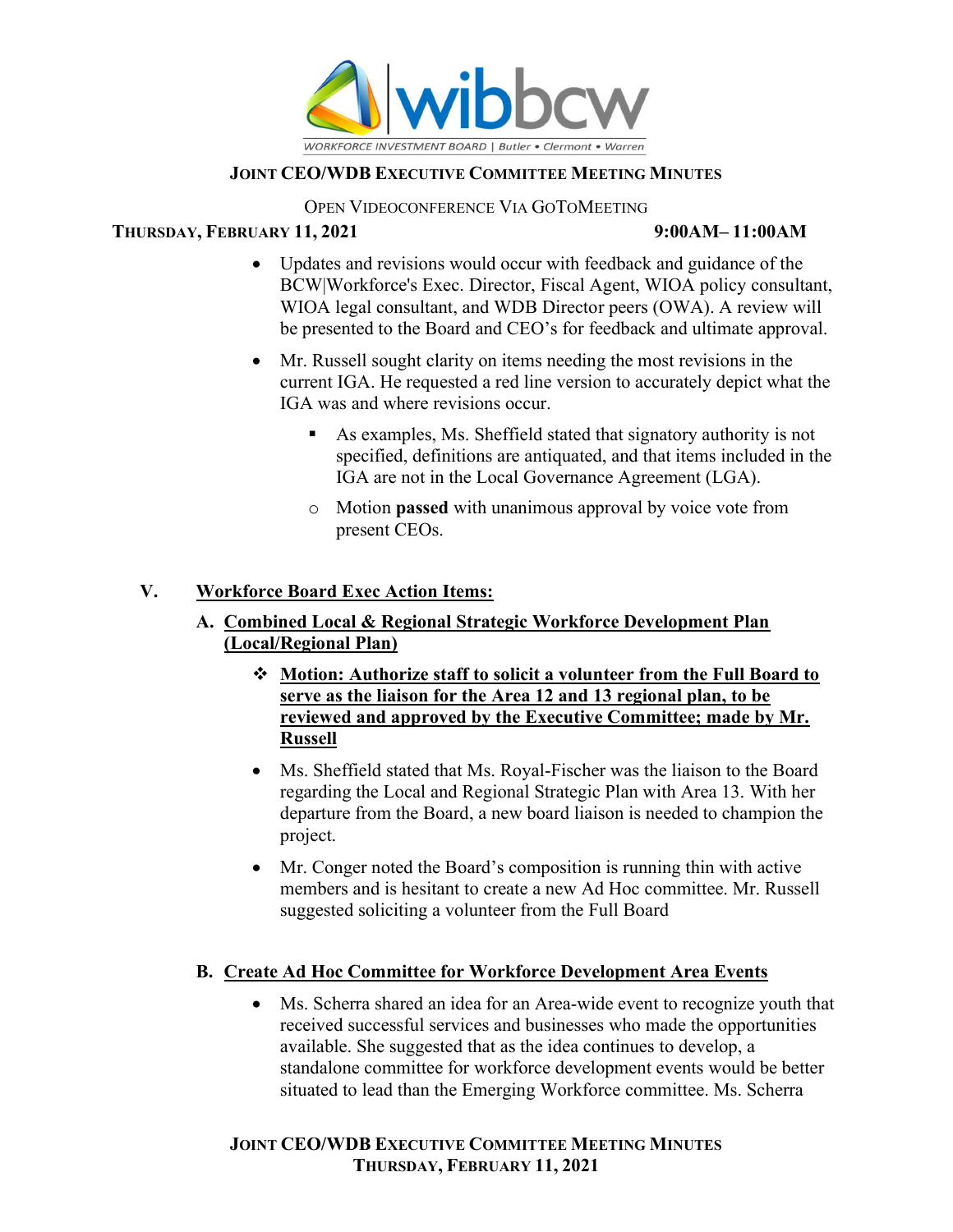

### OPEN VIDEOCONFERENCE VIA GOTOMEETING

### THURSDAY, FEBRUARY 11, 2021 9:00AM- 11:00AM

stated the new committee could be comprised of any Board member and even partner organizations

- Mr. Russell stated that while the Executive Committee's bandwidth is limited due to vacancies, this could be a useful pipeline development tool for board recruitment if offered up to community partners.
- Motion: Create and Ad Hoc Events Development Committee with the goal of producing workforce development area events open to participation from Full Board Members and community partners; made by Ms. Scherra

# C. Ad Hoc Workforce & Wellness Committee

- Ms. Sheffield introduced the idea of a Workforce and Wellness Committee, originating from a current working group. The goal of the committee would be to execute solutions that can assist in fully expending the local area's substance use disorder-related resources.
- Mr. Conger sought clarity about whether Ad Hoc committee is necessary to accomplish this goal, or if this is an expectation of the operator.
	- Ms. Sheffield clarified that there are Opioid dollars that need to be spent, and that this committee could help best identify solutions for the execute solutions for these and other future dollars.
- Mr. Russell questioned the necessity of a new committee versus Board an OMJ directive.
	- Ms. Miller responded that she has been engaging with Ms. Jerica Kruse and other community partners about how best to use opioid and substance use targeted funds.
	- Ms. Scherra stated she would like to be involved in future conversations to best link people and resources related to serving workforce residents affected by substance use disorders.
	- **Mr.** Russell suggested that the motion be tabled and revisit this item once Ms. Kruse, the Operator, Ms. Scherra, and staff collaborate on the best structure moving forward.
- Motion: Table the creation of an Ad Hoc Workforce and Wellness Committee until Staff has the opportunity to communicate with Karren Scherra, the Operator, and OMJ centers about current and future relationships with individuals involved in the disability,